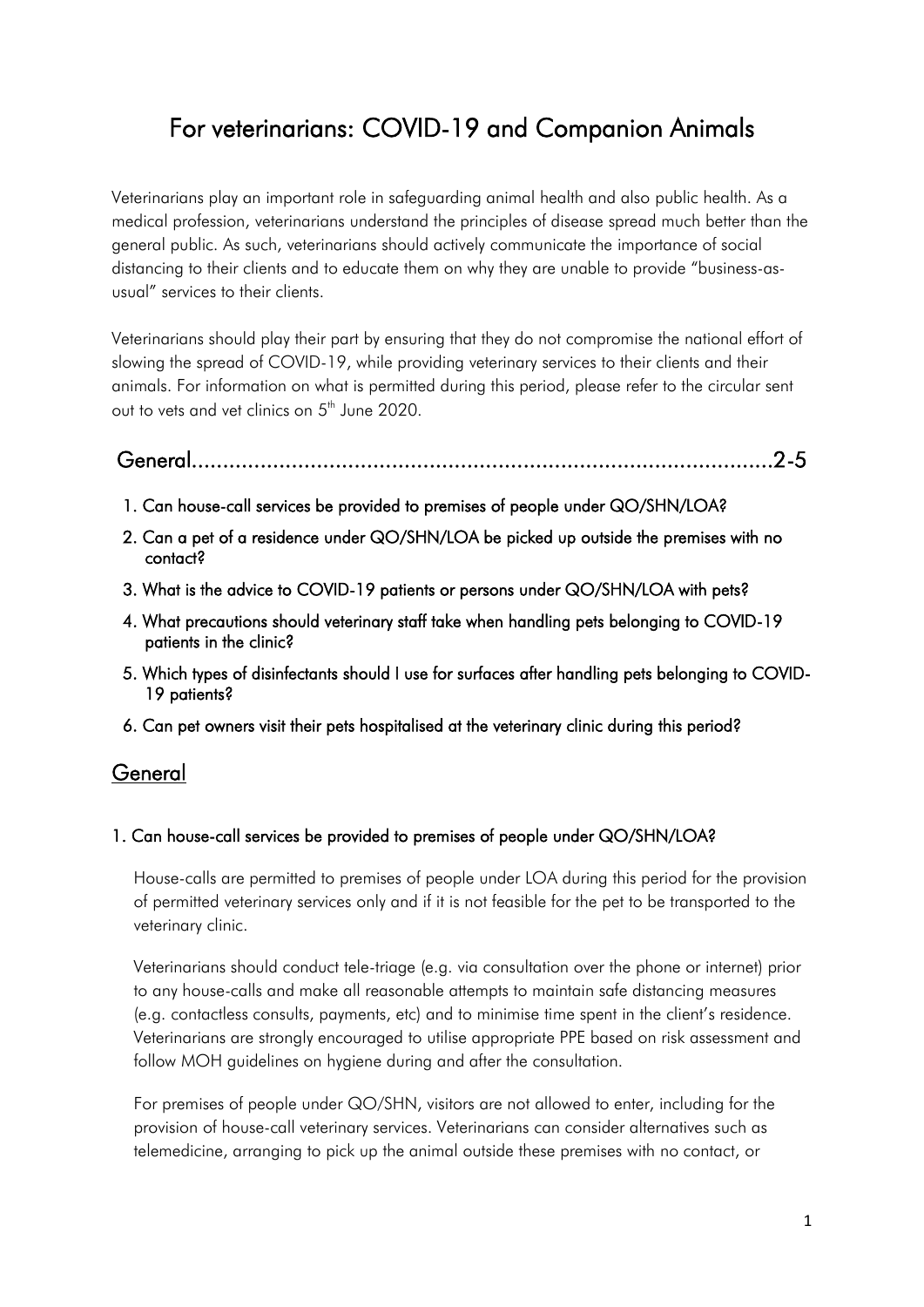performing a kerbside consult outside these premises, if safe and appropriate (please refer to Question 2).

## 2. Can a pet of a residence under QO/SHN/LOA be picked up outside the premises with no contact?

Yes. If the pet has to be transported to a veterinary clinic or other facilities, this can be done in a way to minimize contact between people. A suitable drop off location should be arranged (e.g. front door or gate), while the staff receiving the pet should be in appropriate PPE. The pet and associated cages and/or accessories should be considered potential sources of contamination and should be cleaned and decontaminated appropriately.

#### 3. What is the advice to COVID-19 patients or persons under QO/SHN/LOA with pets?

Veterinarians should remind pet owners to continue to care for their pets and adopt good hygiene practices such as washing their hands with soap before and after interacting with their pets. Persons who are unwell should limit their contact with pets as well as other people. If pets are observed to be unwell and the owners are unable to leave the house, they should seek help from another member of the household to bring the pets for veterinary treatment.

#### 4. What precautions should veterinary staff take when handling pets belonging to COVID-19 patients in the clinic?

The World Organisation for Animal Health (OIE) and other national animal health organisations have maintained that, to date, there is no evidence that animals, including pets, have spread the disease to humans.

Nonetheless, a precautionary approach should be adopted. These pets should be appropriately isolated from other pets with good biosecurity measures in place.

When handling and caring for pets, good hygiene should always be implemented such as washing hands with soap before and after interacting with animals, their food, waste, or supplies. Staff in contact with the pet should be in appropriate PPE based on a risk assessment of the situation (e.g. type of contact with the pet) or procedure being performed. The pet and associated cages and/or accessories should be considered potential sources of contamination and should be cleaned and decontaminated appropriately. Disposable, single-use PPE (e.g. disposable gowns, gloves, surgical masks) should not be reused. Protective eyewear (e.g. goggles) should be decontaminated after each use.

| Scenarios                 | Suggested PPE   |  |
|---------------------------|-----------------|--|
| Basic handling of animal  | Disposable gown |  |
|                           | Gloves          |  |
| Close contact with animal | Disposable gown |  |
|                           | Gloves          |  |
|                           | Surgical mask   |  |
|                           | Eye protection  |  |

Examples of PPE to be used for different scenarios: